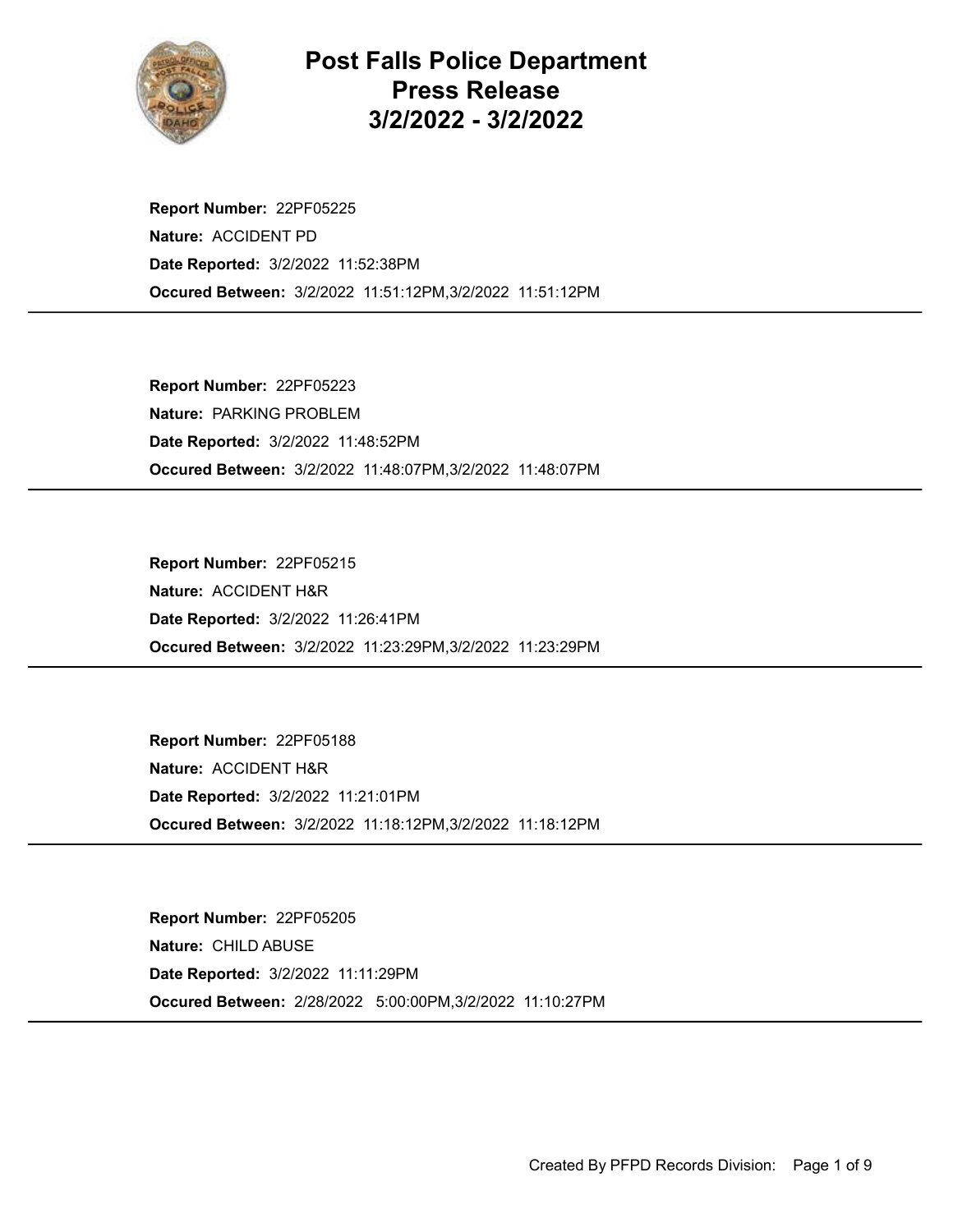Occured Between: 3/2/2022 10:52:03PM,3/2/2022 10:52:03PM Report Number: 22PF05199 Nature: RUNAWAY JUVENIL Date Reported: 3/2/2022 11:03:32PM

Occured Between: 3/2/2022 10:58:47PM,3/2/2022 10:58:47PM Report Number: 22PF05145 Nature: ABANDONED VEHIC Date Reported: 3/2/2022 11:01:49PM

Occured Between: 3/2/2022 5:29:22PM,3/2/2022 5:29:22PM Report Number: 22PF05276 Nature: RUNAWAY JUVENIL Date Reported: 3/2/2022 5:30:01PM

Occured Between: 3/2/2022 5:00:31PM,3/2/2022 5:00:31PM Report Number: 22PF05117 Nature: TRAFFIC OFFENSE Date Reported: 3/2/2022 5:02:10PM

Occured Between: 3/2/2022 4:54:18PM,3/2/2022 4:54:18PM Report Number: 22PF05113 Nature: DOMESTIC DISPUT Date Reported: 3/2/2022 4:56:45PM

Occured Between: 3/2/2022 4:41:22PM,3/2/2022 4:41:22PM Report Number: 22PF05108 Nature: ACCIDENT H&R Date Reported: 3/2/2022 4:43:03PM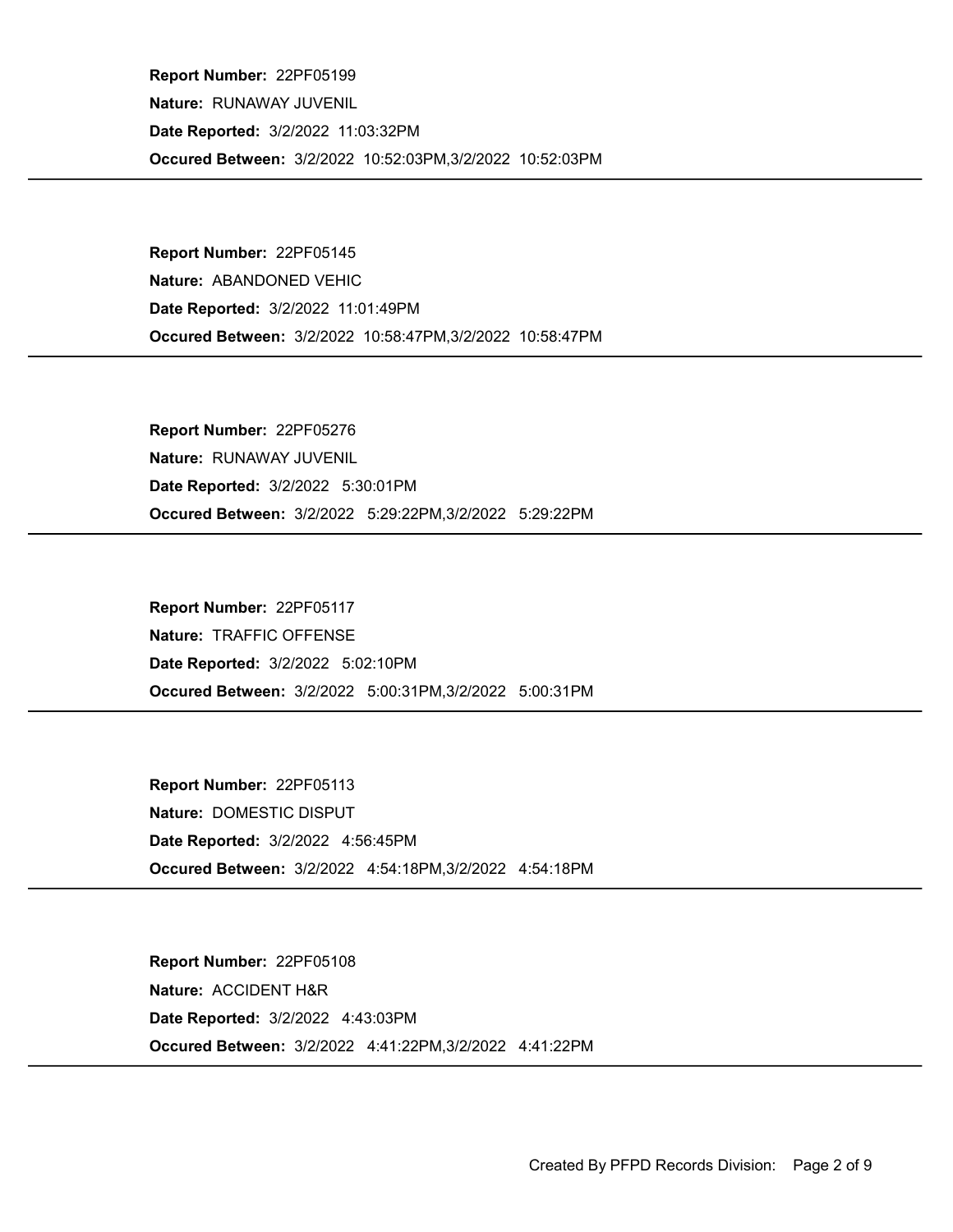Occured Between: 3/2/2022 4:39:29PM,3/2/2022 4:39:29PM Report Number: 22PF05143 Nature: ABANDONED VEHIC Date Reported: 3/2/2022 4:41:03PM

Occured Between: 3/2/2022 4:30:17PM,3/2/2022 4:30:17PM Report Number: 22PF05269 Nature: RUNAWAY JUVENIL Date Reported: 3/2/2022 4:31:42PM

Occured Between: 3/2/2022 4:19:48PM,3/2/2022 4:19:48PM Report Number: 22PF05078 Nature: PORNOGRAPHY Date Reported: 3/2/2022 4:20:29PM

Occured Between: 3/2/2022 4:03:53PM,3/2/2022 4:03:53PM Report Number: 22PF05126 Nature: ABANDONED VEHIC Date Reported: 3/2/2022 4:05:16PM

Occured Between: 3/2/2022 3:26:43PM,3/2/2022 3:26:43PM Report Number: 22PF05093 Nature: RUNAWAY JUVENIL Date Reported: 3/2/2022 3:30:36PM

Occured Between: 2/26/2022 5:00:00PM,2/28/2022 8:00:00AM Report Number: 22PF05039 Nature: BURGLARY AUTO Date Reported: 3/2/2022 3:24:44PM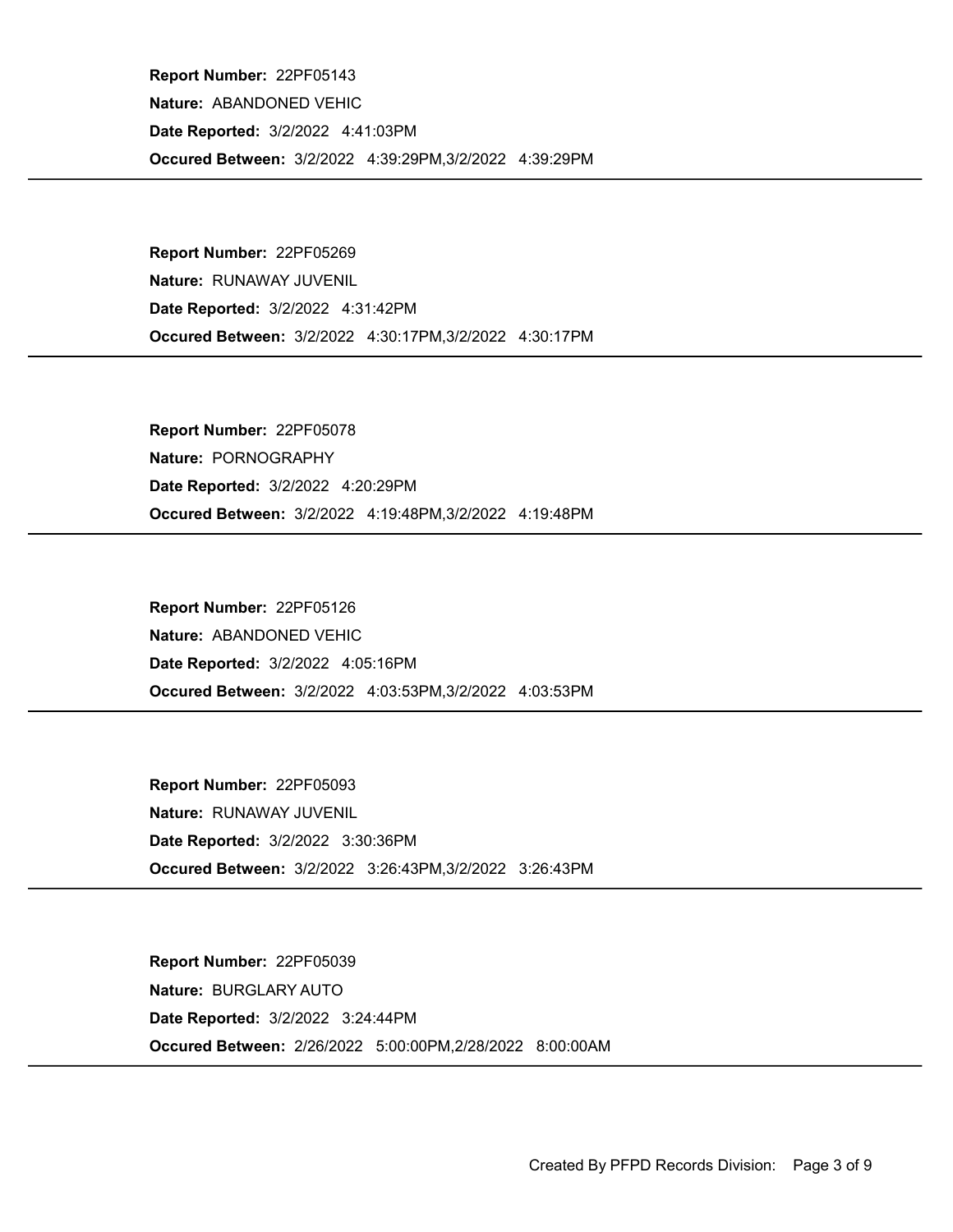Occured Between: 3/2/2022 3:21:46PM,3/2/2022 3:21:46PM Report Number: 22PF05057 Nature: BURGLARY AUTO Date Reported: 3/2/2022 3:24:34PM

Occured Between: 3/2/2022 3:08:20PM,3/2/2022 3:08:20PM Report Number: 22PF05069 Nature: ACCIDENT H&R Date Reported: 3/2/2022 3:12:58PM

Occured Between: 3/2/2022 3:06:04PM,3/2/2022 3:06:04PM Report Number: 22PF05068 Nature: SEX OFFENSE Date Reported: 3/2/2022 3:07:48PM

Occured Between: 3/2/2022 3:00:28PM,3/2/2022 3:00:28PM Report Number: 22PF05045 Nature: VEHICLE THEFT Date Reported: 3/2/2022 3:02:18PM

Occured Between: 3/2/2022 2:53:05PM,3/2/2022 2:53:05PM Report Number: 22PF05042 Nature: DOMESTIC DISPUT Date Reported: 3/2/2022 2:54:09PM

Occured Between: 3/2/2022 2:47:51PM,3/2/2022 2:47:51PM Report Number: 22PF05030 Nature: DUI Date Reported: 3/2/2022 2:50:15PM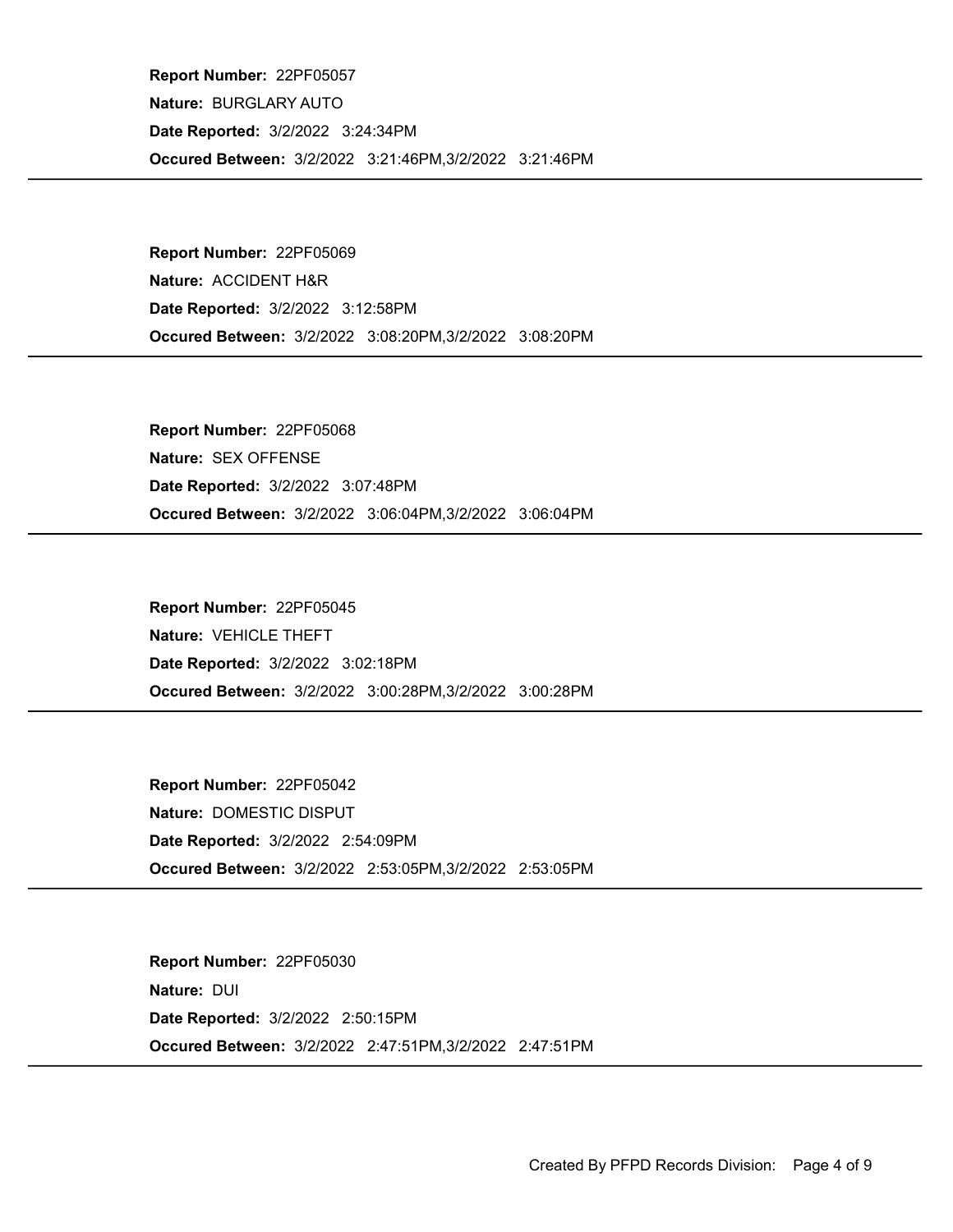Occured Between: 3/2/2022 2:27:30PM,3/2/2022 2:27:30PM Report Number: 22PF05011 Nature: BURGLARY AUTO Date Reported: 3/2/2022 2:32:05PM

Occured Between: 3/2/2022 2:25:00PM,3/2/2022 2:25:00PM Report Number: 22PF06195 Nature: TOBACCO PROBLEM Date Reported: 3/2/2022 2:27:00PM

Occured Between: 3/2/2022 2:04:14PM,3/2/2022 2:04:14PM Report Number: 22PF05016 Nature: ACCIDENT H&R Date Reported: 3/2/2022 2:09:00PM

Occured Between: 3/2/2022 2:05:45PM,3/2/2022 2:05:45PM Report Number: 22PF05003 Nature: ACCIDENT PD Date Reported: 3/2/2022 2:08:06PM

Occured Between: 3/2/2022 1:30:32PM,3/2/2022 1:30:32PM Report Number: 22PF04996 Nature: TRESPASSING Date Reported: 3/2/2022 1:33:54PM

Occured Between: 3/2/2022 1:19:54PM,3/2/2022 1:19:54PM Report Number: 22PF04992 Nature: SEX OFFENSE Date Reported: 3/2/2022 1:21:50PM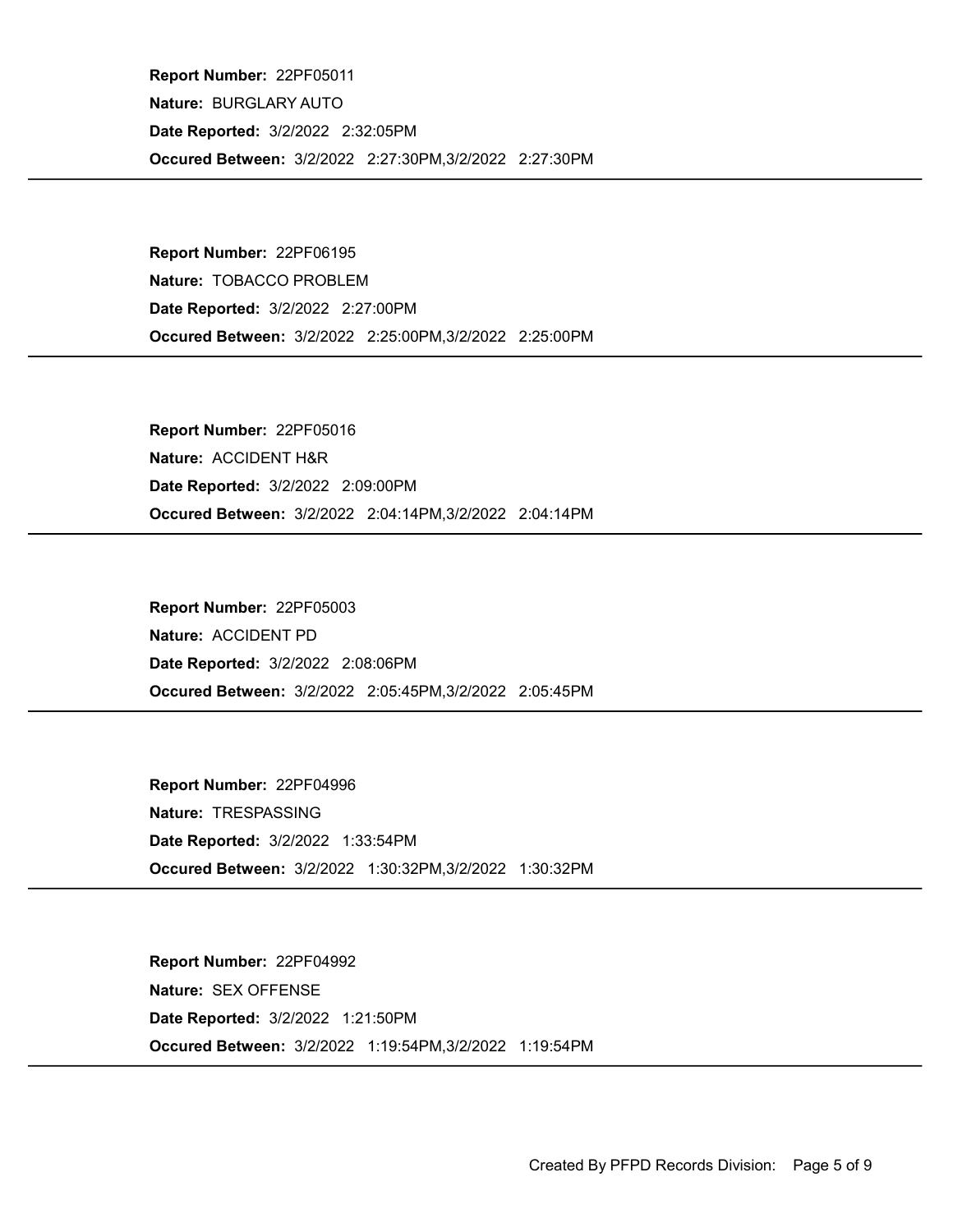Occured Between: 2/26/2022 7:37:00PM,2/26/2022 7:37:00PM Report Number: 22PF04962 Nature: DOMESTIC DISPUT Date Reported: 3/2/2022 1:21:05PM

Occured Between: 3/2/2022 1:03:04PM,3/2/2022 1:03:04PM Report Number: 22PF04957 Nature: DRUGS Date Reported: 3/2/2022 1:05:33PM

Occured Between: 2/24/2022 8:00:00PM,2/25/2022 5:30:00AM Report Number: 22PF04923 Nature: BURGLARY AUTO Date Reported: 3/2/2022 12:57:08PM

Occured Between: 3/2/2022 12:51:11PM,3/2/2022 12:51:11PM Report Number: 22PF04934 Nature: SUPPLEMENTAL Date Reported: 3/2/2022 12:52:30PM

Occured Between: 2/26/2022 2:15:00PM,2/26/2022 2:20:00PM Report Number: 22PF04942 Nature: FOUND PROPERTY Date Reported: 3/2/2022 12:08:32PM

Occured Between: 2/26/2022 8:20:00PM,2/26/2022 8:35:00PM Report Number: 22PF04964 Nature: CHILD ABUSE Date Reported: 3/2/2022 12:01:07PM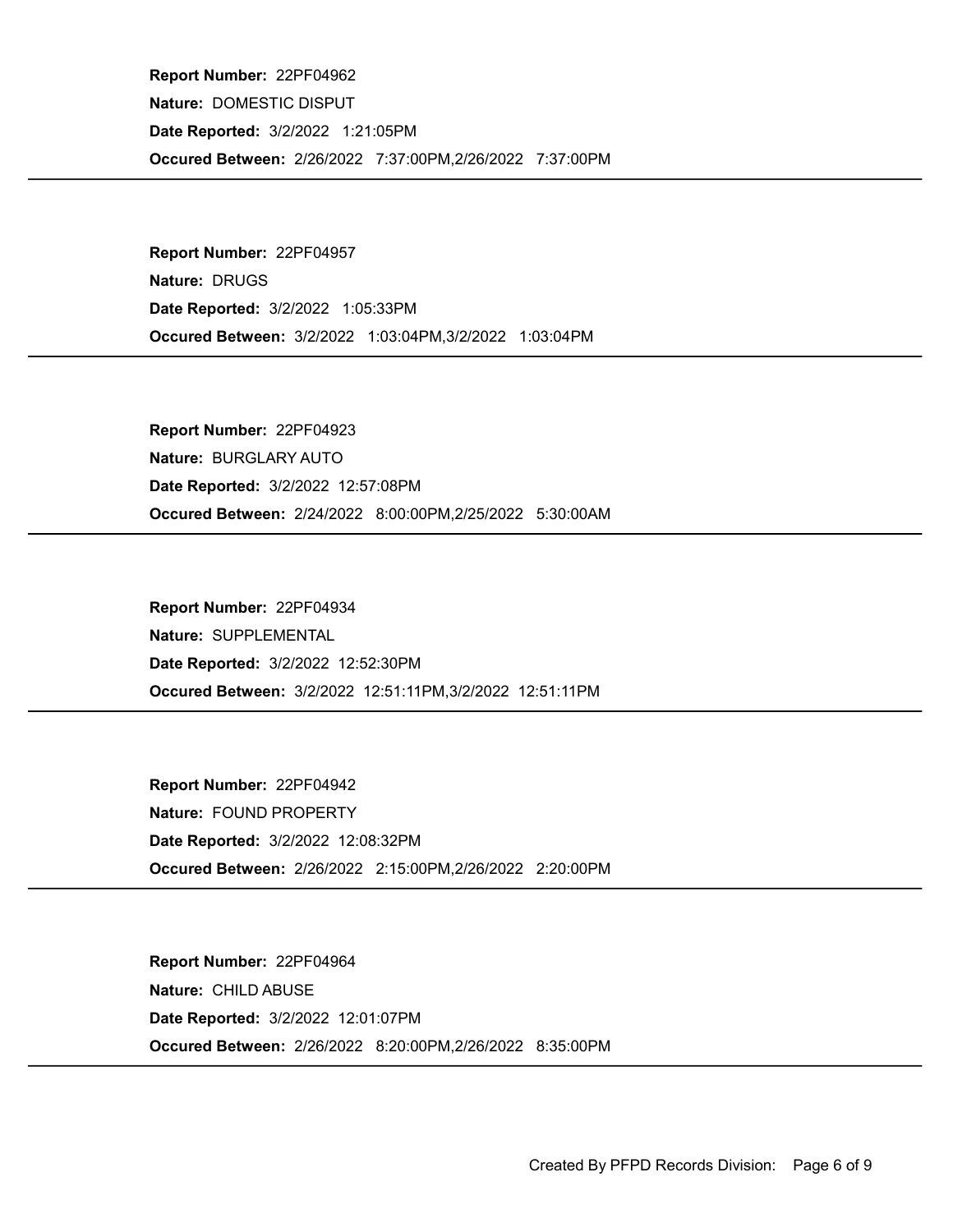Occured Between: 2/26/2022 2:50:00AM,2/26/2022 2:55:00AM Report Number: 22PF04911 Nature: TRAFFIC OFFENSE Date Reported: 3/2/2022 11:08:17AM

Occured Between: 2/25/2022 8:50:00PM,2/25/2022 8:55:00PM Report Number: 22PF04897 Nature: CUSTODIAL INTER Date Reported: 3/2/2022 10:17:55AM

Occured Between: 2/25/2022 7:40:00PM,2/25/2022 7:48:00PM Report Number: 22PF04890 Nature: BATTERY Date Reported: 3/2/2022 9:53:13AM

Occured Between: 3/2/2022 9:33:09AM,3/2/2022 9:33:09AM Report Number: 22PF04885 Nature: SEX OFFENSE Date Reported: 3/2/2022 9:36:56AM

Occured Between: 3/2/2022 8:15:13AM,3/2/2022 8:15:13AM Report Number: 22PF04854 Nature: DOMESTIC DISPUT Date Reported: 3/2/2022 8:18:51AM

Occured Between: 3/2/2022 8:09:18AM,3/2/2022 8:09:18AM Report Number: 22PF04852 Nature: FRAUD Date Reported: 3/2/2022 8:12:47AM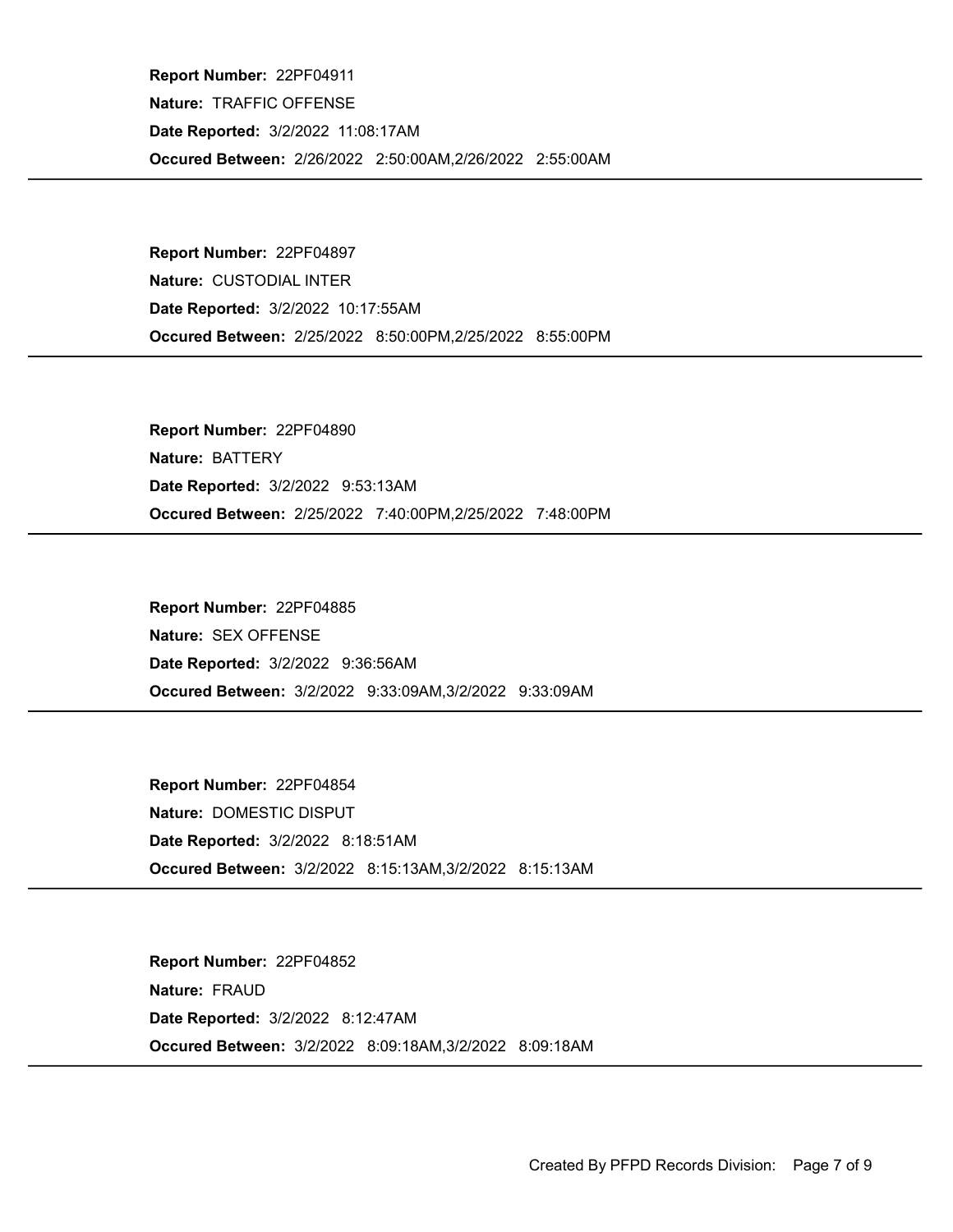Occured Between: 3/2/2022 6:52:39AM,3/2/2022 6:52:39AM Report Number: 22PF04830 Nature: FRAUD Date Reported: 3/2/2022 6:56:25AM

Occured Between: 3/2/2022 6:35:39AM,3/2/2022 6:35:39AM Report Number: 22PF04825 Nature: ANIMAL BITE Date Reported: 3/2/2022 6:41:06AM

Occured Between: 3/2/2022 6:21:44AM,3/2/2022 6:21:44AM Report Number: 22PF04822 Nature: BURGLARY AUTO Date Reported: 3/2/2022 6:26:57AM

Occured Between: 3/2/2022 5:12:02AM,3/2/2022 5:12:02AM Report Number: 22PF04791 Nature: CHILD ABUSE Date Reported: 3/2/2022 5:13:38AM

Occured Between: 3/2/2022 5:05:26AM,3/2/2022 5:05:26AM Report Number: 22PF04788 Nature: CHILD ABUSE Date Reported: 3/2/2022 5:07:19AM

Occured Between: 2/24/2022 10:00:00AM,2/24/2022 2:30:00PM Report Number: 22PF04787 Nature: BURGLARY AUTO Date Reported: 3/2/2022 5:04:36AM